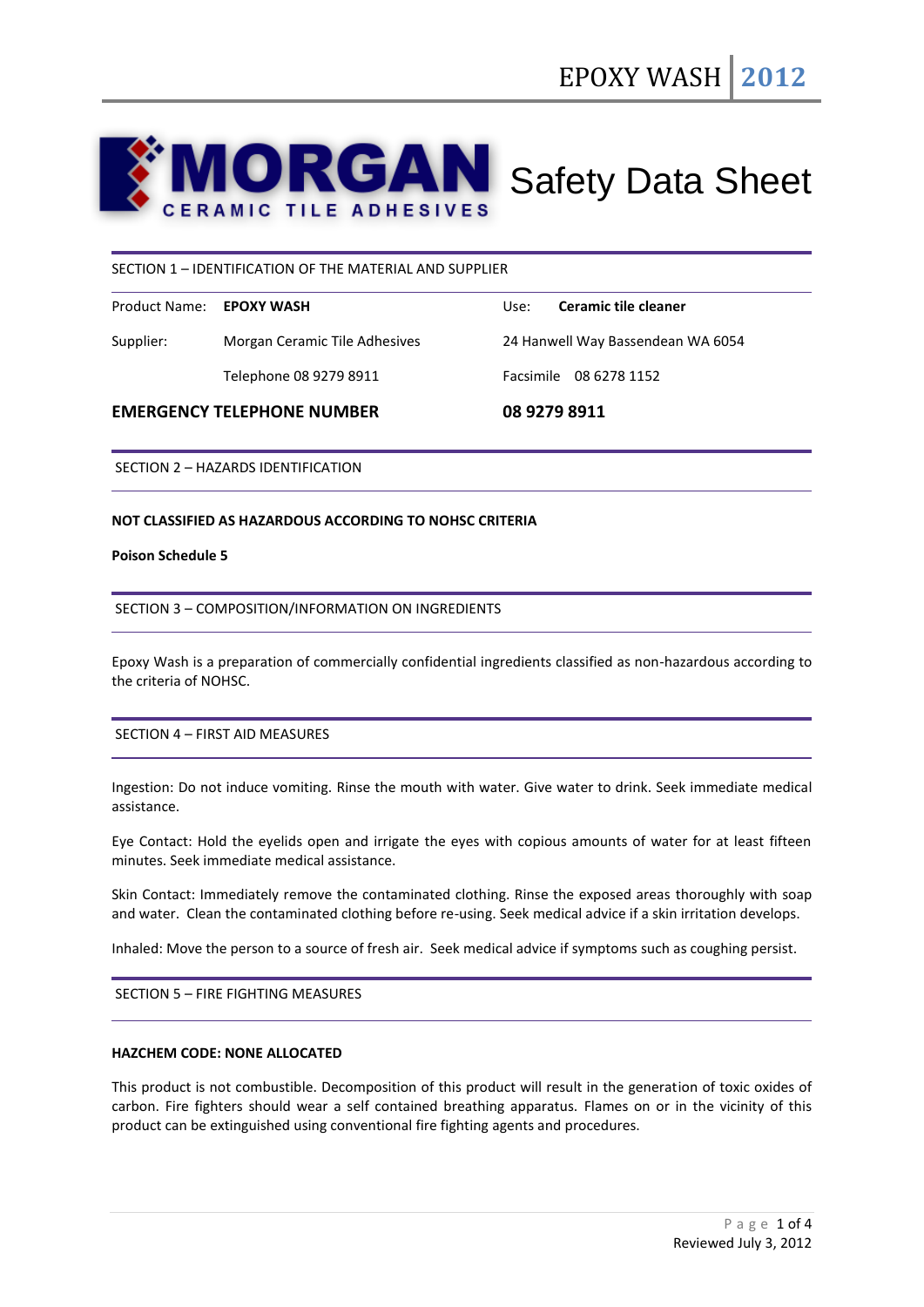## SECTION 6 – ACCIDENTAL RELEASE MEASURES

This product can create slippery conditions. For large spills, wear PVC gloves, goggles, overalls and a respirator. Do not allow the product to enter drains or surface water. Contain the spill with sand or soil. Collect the adsorbed material and seal it into properly labelled drums for disposal. Spray the contaminated area with an excess of water. Do not wash the product's residues into natural waterways.

#### SECTION 7 – HANDLING AND STORAGE

Store cool and dry. During storage and transport keep the product away from sources of heat or direct sunlight and alkalies.

#### SECTION 8 – EXPOSURE CONTROLS/PERSONAL PROTECTION

Exposure Standards: An exposure standard for this product has not been allocated. The ingredients of this product have been classified as non-hazardous according to the criteria of NOHSC.

Engineering Controls: Morgan's advise that the product should be used in a well ventilated area.

Personal Protective Equipment: Always handle and use this product with common sense and good industrial hygiene practices. Tilers should avoid all unnecessary skin contact with this product. Chronic health effects can be avoided by the use of a barrier cream.

# SECTION 9 – PHYSICAL AND CHEMICAL PROPERTIES

| Appearance:           | Clear liquid      | Solubility:              | Miscible            |
|-----------------------|-------------------|--------------------------|---------------------|
| Odour:                | Detergent odour   | Specific gravity:        | >1                  |
| Vapour Pressure:      | 2.34 kPa          | Vapour Density:          | Not available       |
| <b>Melting Point:</b> | 0 degrees Celsius | <b>Boiling Point:</b>    | 100 degrees Celsius |
| Flammability:         | Not combustible   | <b>Explosion Limits:</b> | Not relevant        |
| pH:                   | 4                 | Ignition Temperature:    | Not relevant        |
|                       |                   |                          |                     |

#### SECTION 10 – STABILITY AND REACTIVITY

| Chemical stability:               | Stable when stored in a dry and cool environment. |
|-----------------------------------|---------------------------------------------------|
| Conditions to avoid:              | Direct sun.                                       |
| Incompatible materials:           | Alkalies.                                         |
| Hazardous decomposition products: | Product will release oxides of carbon.            |
| Hazardous reactions:              | Product will not hazardously react.               |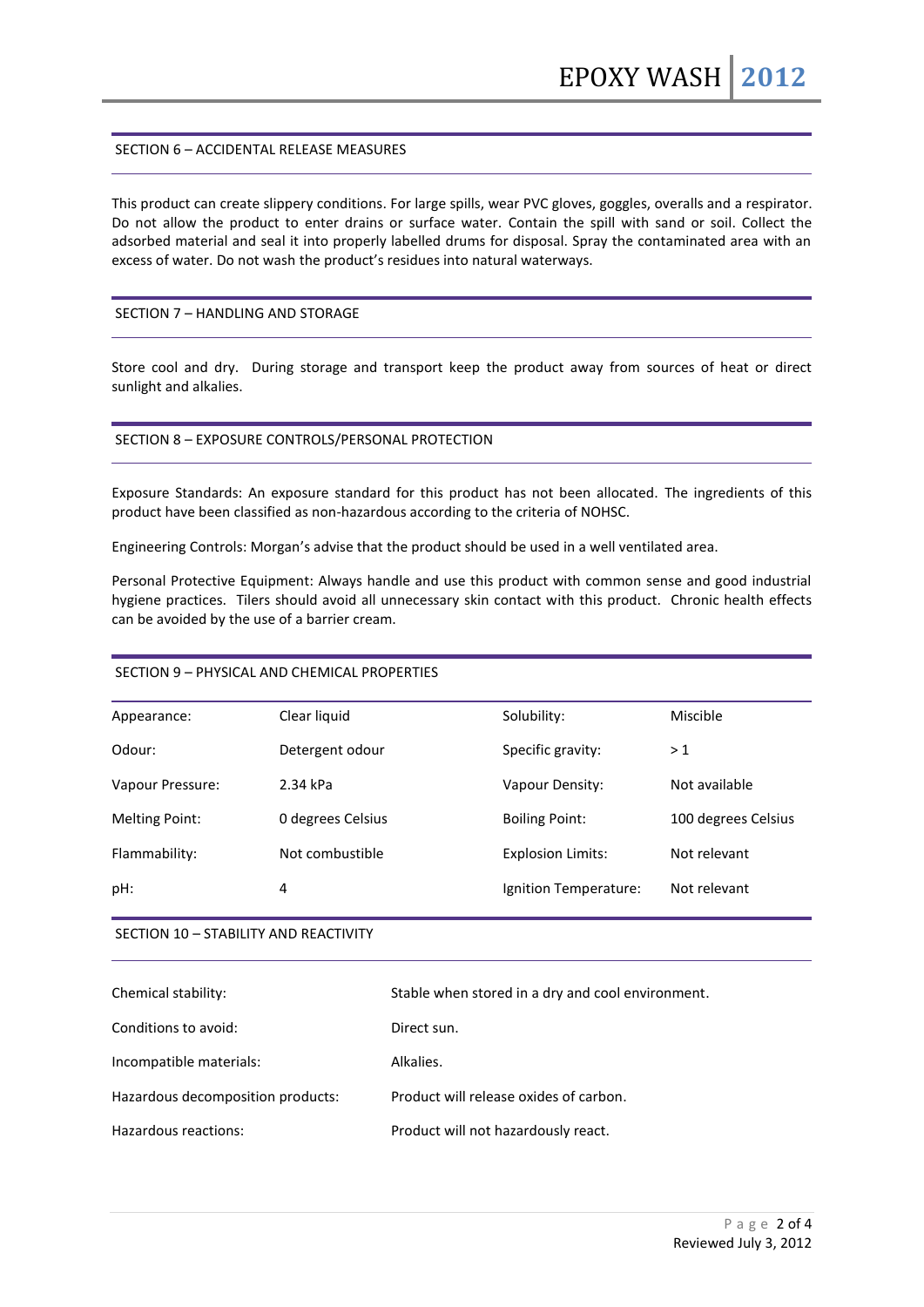## SECTION 11- TOXICOLOGICAL INFORMATION

Adverse health effects due to the use of this product are not expected if the product is handled in accordance with this Safety Data Sheet and the products label. Symptoms that may arise if the product is mishandled are:

Ingestion: This product may be harmful if ingested.

Eye contact: Corrosive. This product may cause an inflammation of the eye.

Skin contact: This product may cause an irritation or a rash to develop.

Inhaled: Adverse health effects due to inhalation are unlikely due to the low vapour pressure of the product at room temperature. Excessive inhalation of the product may cause an irritation of the upper respiratory tract.

Chronic health effects: Prolonged contact and exposure to this product may cause dermatitis or an allergic skin reaction in some individuals.

# SECTION 12 – ECOLOGICAL INFORMATION

This product will cause long term damage if released to the environment. Ensure appropriate measures are taken to prevent this product from entering the environment.

#### SECTION 13 – DISPOSAL CONSIDERATIONS

This product can be cleaned up with a mop and bucket. Spills should be repacked into sealable plastic buckets. Spills should be disposed of at landfill sites and should not be poured down drains. Before disposing please consult the chemical disposal regulations of the relevant Commonwealth, State, Territory or local government departments.

#### SECTION 14 – TRANSPORT INFORMATION

#### **NOT CLASSIFIED AS A DANGEROUS GOOD BY THE CRITERIA OF THE ADG CODE**

| UN Number:                            | None allocated | Hazchem Code:    | None allocated |
|---------------------------------------|----------------|------------------|----------------|
| <b>Correct Shipping Name:</b>         | None allocated | Packaging Group: | None allocated |
| Dangerous Goods Class: None allocated |                | EPG:             | None allocated |
| Subsidiary Risk:                      | None allocated |                  |                |